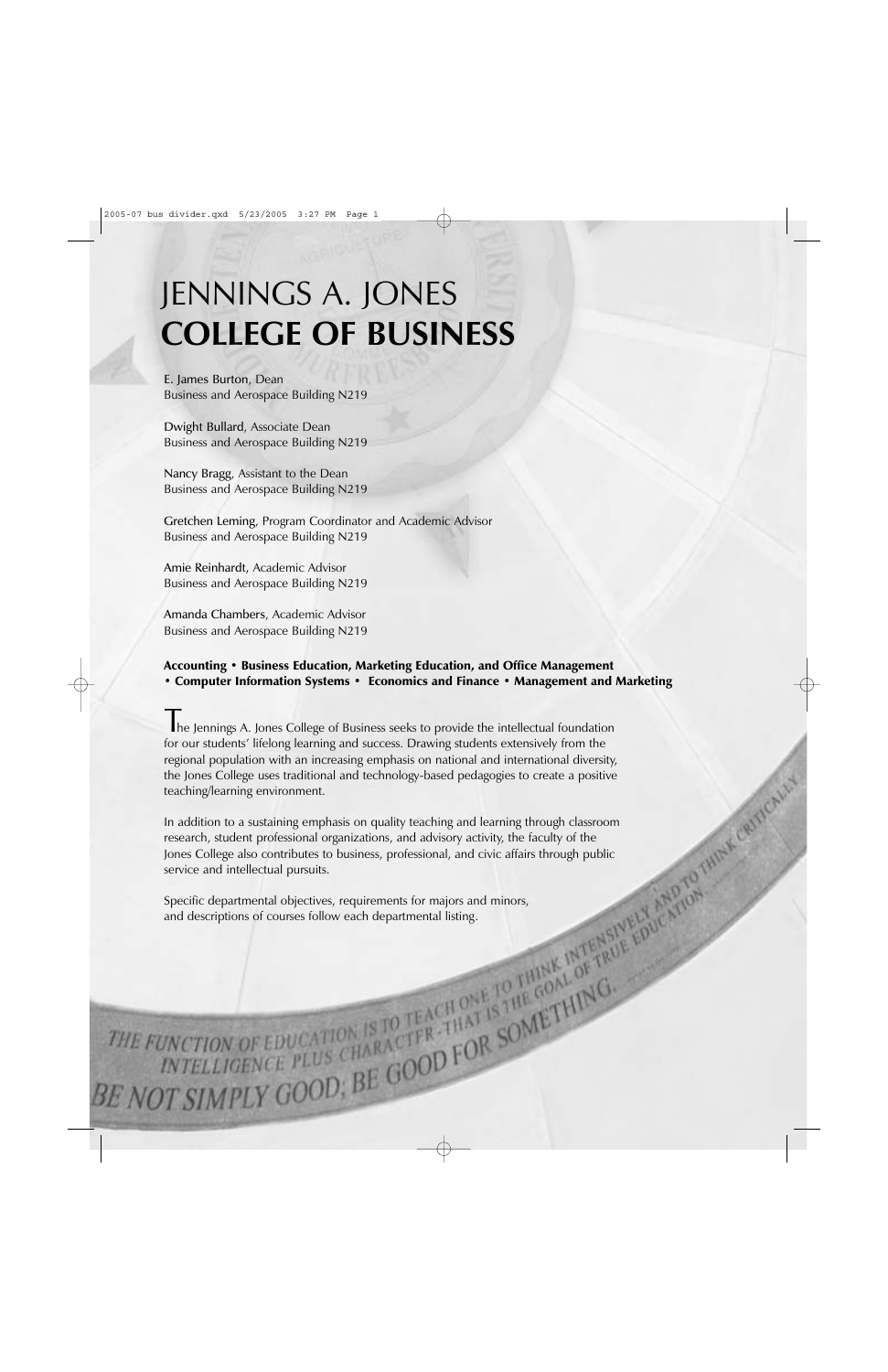# **Guiding Principles**

To achieve our mission, the faculty of the Jennings A. Jones College of Business commits to these guiding principles:

# **Quality**

Students experience quality learning opportunities that are enhanced by faculty committed to effective teaching and expanding knowledge in their disciplines through research. The college provides quality facilities and access to technology used in the business world. Course offerings and course content are regularly reviewed to maintain currency. Student and faculty interaction with the business community further contributes to educational quality.

# **Accessibility**

We are the college of opportunity in middle Tennessee, offering a wide variety of courses, programs, and degrees in support of our constituencies. We offer traditional campus courses as well as evening, off-campus, and distance learning courses. Faculty members are accessible on campus and through electronic mail, faculty Web sites, and the University computer network. Students have access to both fulltime college advisors and faculty advisors.

## **Value**

The college is a gateway to knowledge, providing a foundation for lifelong learning and the success of our students. Awarding degrees is an important recognition of student accomplishment in the learning process. Value is added by a faculty that demonstrates quality teaching, scholarly research, and service to the profession, the community, the region, and beyond. This linkage of scholarship, teaching, and learning is our bond with students, the public, and the business community. Value to our constituencies is strengthened through a philosophy of responsiveness and accountability.

# **Learning Goals**

The Jones College builds upon the University's general education foundation to prepare students to

- 1. be lifelong learners
- 2. influence free enterprise concepts and principles
- 3. think logically, critically, and creatively
- 4. communicate clearly and precisely
- 5. behave ethically and make sound moral judgments
- 6. acquire fundamental knowledge of their selected disciplines or areas of focus

## **Jones College Goals**

- Accordingly, the Jones College will<br>1. commit to quality, accessibility. commit to quality, accessibility, and value as guiding principles
- 2. prepare students for technology literacy in the commercial world
- 3. recruit high-ability students and faculty members
- 4. encourage faculty and students to maintain lifelong commitments to learning and creativity
- 5. develop appropriate partnerships with business, industry, and government

The Jones College acknowledges the value of ethnic, cultural, geographic, and racial diversity and seeks to promote such diversity within the faculty and student populations. The college embraces change and adheres to continuous improvement principles in every aspect of its operation, including student admission standards.

With respect to accessibility as a guiding principle, the Jones College desires to attract a balanced, diverse, student population with ever-improving entrance level potential and exit level abilities.

# **Jones College Structure**

One of the six undergraduate colleges of the University, the Jones College has a traditional, discipline-based structure of five academic departments. Decisions for the college are made by the chief academic/administrative officer, in appropriate consultation with an executive committee consisting of department chairs and associate deans. A broader steering committee, which adds the faculty chairs of all standing committees, is consulted when appropriate. Much of the work of the college is conducted through its standing committee structure.

Committed to continuous improvement, the Jones College believes that structure should facilitate the accomplishment of goals. If structure hinders programs of continuous improvement, it should be reviewed and modified to enhance goal attainment.

# **Departments and Programs**

The Jennings A. Jones College of Business has five academic departments:

- Accounting
- Business Education, Marketing Education, and Office Management
- Computer Information Systems
- Economics and Finance
- Management and Marketing

Specific departmental objectives, requirements for majors and minors, and descriptions of courses follow each departmental listing.

The Jennings and Rebecca Jones Business and Economic Research Center is an integral part of the Jennings A. Jones College of Business. The center coordinates research studies for the college; publishes the journal *Tennesseeís Business* and newsletters *Mid-State Economic Indicators* and *Global Commerce*, monographs, and conference papers; acts as a repository of business and economic data; and assists faculty, students, and the broader community with research needs.

The college also supports or houses the following centers, projects, and endowments:

- Stock Market Game
- INROADS
- Tennessee Small Business Development Center
- Tommy T. Martin Chair of Insurance
- $\bullet$  Jack O. Weatherford Chair of Finance
- Japan Program of MTSU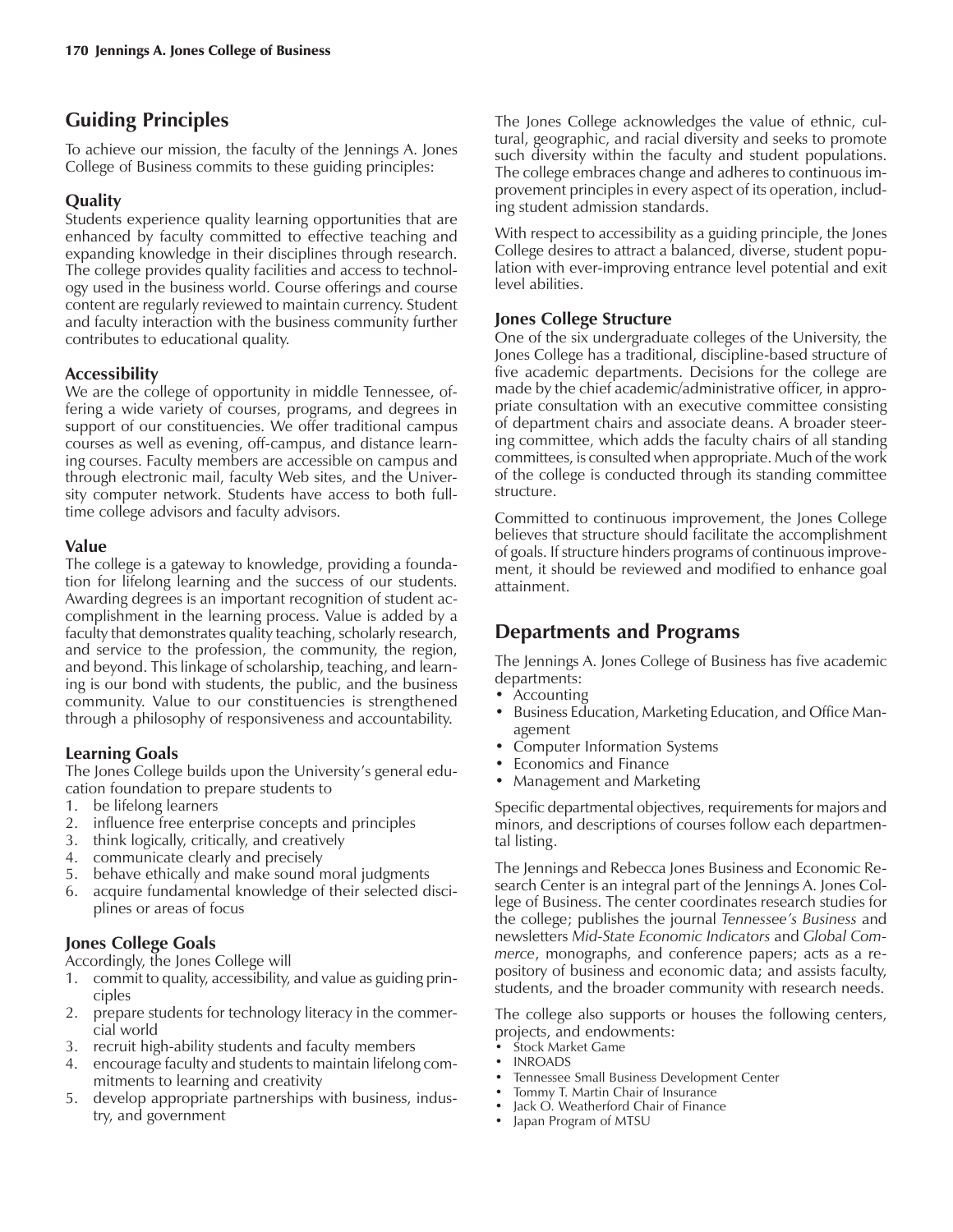- Jennings A. Jones Chair of Excellence in Free Enterprise<br>• Jennings and Rebecca Jones Chair of Excellence in Urbi
- Jennings and Rebecca Jones Chair of Excellence in Urban and Regional Planning
- Leadership Middle Tennessee

The Jones College's business and accounting programs are accredited by AACSB International, The Association to Advance Collegiate Schools of Business.

# **Degree Requirements**

The Jennings A. Jones College of Business offers undergraduate programs leading to the Bachelor of Business Administration (B.B.A.) and the Bachelor of Science (B.S.) degrees. Each program includes courses for a specific minor. Specified minors cannot be omitted, but additional minors outside the Jennings A. Jones College of Business may be elected. The same courses may not be used to meet degree requirements in more than one major or minor. B.B.A. degrees are accredited by the AACSB International—The Association to Advance Collegiate Schools of Business. Degree programs are offered in

- Accounting (B.B.A.)
- Business Administration (B.B.A.)
- Business Education (B.S.)
- Economics (B.B.A.)
- Concentrations in Public Finance and Labor Relations
- Economics (B.S.)
- Entrepreneurship (B.B.A.)
- Finance (B.B.A.) Concentrations in Business Finance, Financial Institution Management, Insurance, and Real Estate
- Information Systems (B.B.A.)
- Management (B.B.A.)
- Marketing (B.B.A.)
- Office Management (B.B.A.)
- We do not offer an online business degree.

## **Bachelor of Business Administration (B.B.A.) Degree**

Each candidate for a Bachelor of Business Administration (B.B.A.) degree must meet the following:

- 1. the University Degree Requirements (see page 60);
- 2. the General Education requirements (see pages 64-67); 3. the following business courses:
- ACTG 2110, 2120, Principles of Accounting I and II, 6 hours ECON 2410, 2420, Principles of Economics, Macroeconomics

and Microeconomics, 6 hours Q M 2610, Statistical Methods I, 3 hours

BLAW 3400, Legal Environment of Business, 3 hours\*

BMOM 3510, Business Communication, 3 hours

BMOM 4510, Business Report Writing, or

ECON 3210, The Financial System and the Economy, 3 hours\* FIN 3010, Business Finance, 3 hours\*

INFS 3100, Principles of Management Information Systems, 3 hours\*

MGMT 3610, Principles of Management, 3 hours\* MGMT 3620, Production and Operations Systems, 3 hours MKT 3820, Principles of Marketing, 3 hours\* Q M 3620, Statistical Methods II, 3 hours B AD 4980, Business Policy, 3 hours

4. a major consisting of a minimum of 24 semester hours of courses as specified by each department in the college;

- 5. a minimum of 50 percent of required business hours must be taken at MTSU;
- 6. a minimum of 50 percent upper-division hours in the major and 3 upper-division hours in the minor must be taken at MTSU;
- 7. a minimum of 60 of the total 120 semester hours of coursework must be taken outside the Jennings A. Jones College of Business (ECON 2410, 2420, 3210; Q M 2610, 3620 are counted as non-business courses);
- 8. Business Policy, B AD 4980, must be taken at MTSU during the last semester of coursework (students will not be permitted to enroll until completion of courses marked with an asterisk (\*) in item 3 above);
- 9. two separate majors in business cannot be completed simultaneously.

## **Bachelor of Science (B.S.) Degree**

Each candidate for a Bachelor of Science (B.S.) degree must meet the following:

- 1. the University Degree Requirements (see page 60);
- 2. the General Education Requirements (see pages 64–67);
- 3. the specific requirements for the B.S. degrees as listed under departmental sections of the catalog for the following programs:
	- a. Business Education major includes a minor in Secondary Education leading to licensure to teach business subjects;
	- b. Business Education major with a required minor in Business Administration for students not seeking licensure to teach business subjects;
	- c. Economics liberal arts major without a specific required minor.

## **Second Bachelorís Degree**

Students seeking a second bachelor's degree should review the requirements in this catalog (see page 61).

All students seeking a second bachelor's degree in business must have completed or complete

- HIST 2010, 2020, or 2030, 6 hours;
- 24 or more hours in major plus auxiliary course requirements;
- 42 hours listed in item 3 under B.B.A. degree above.

A minimum of 50 percent of the total business hours required for a second degree must be taken at MTSU.

## **Technology Proficiency**

Students should be proficient in keyboarding and basic computer skills. The following courses may be elected by students to develop basic proficiency:

- BMOM 1310, Keyboarding, 3 hours
- INFS 2200, Introduction to Microcomputing, 3 hours

### **Prerequisites**

All students must complete or be enrolled in all lower-division requirements prior to enrolling in upper-division business courses. Individual courses may have additional prerequisites identified in the course descriptions in the catalog.

### **Transfer Credit**

Middle Tennessee State University accepts all transfer college credit from institutions of higher learning (see page 30). When transcripts are received, an Applicant Transfer Credit